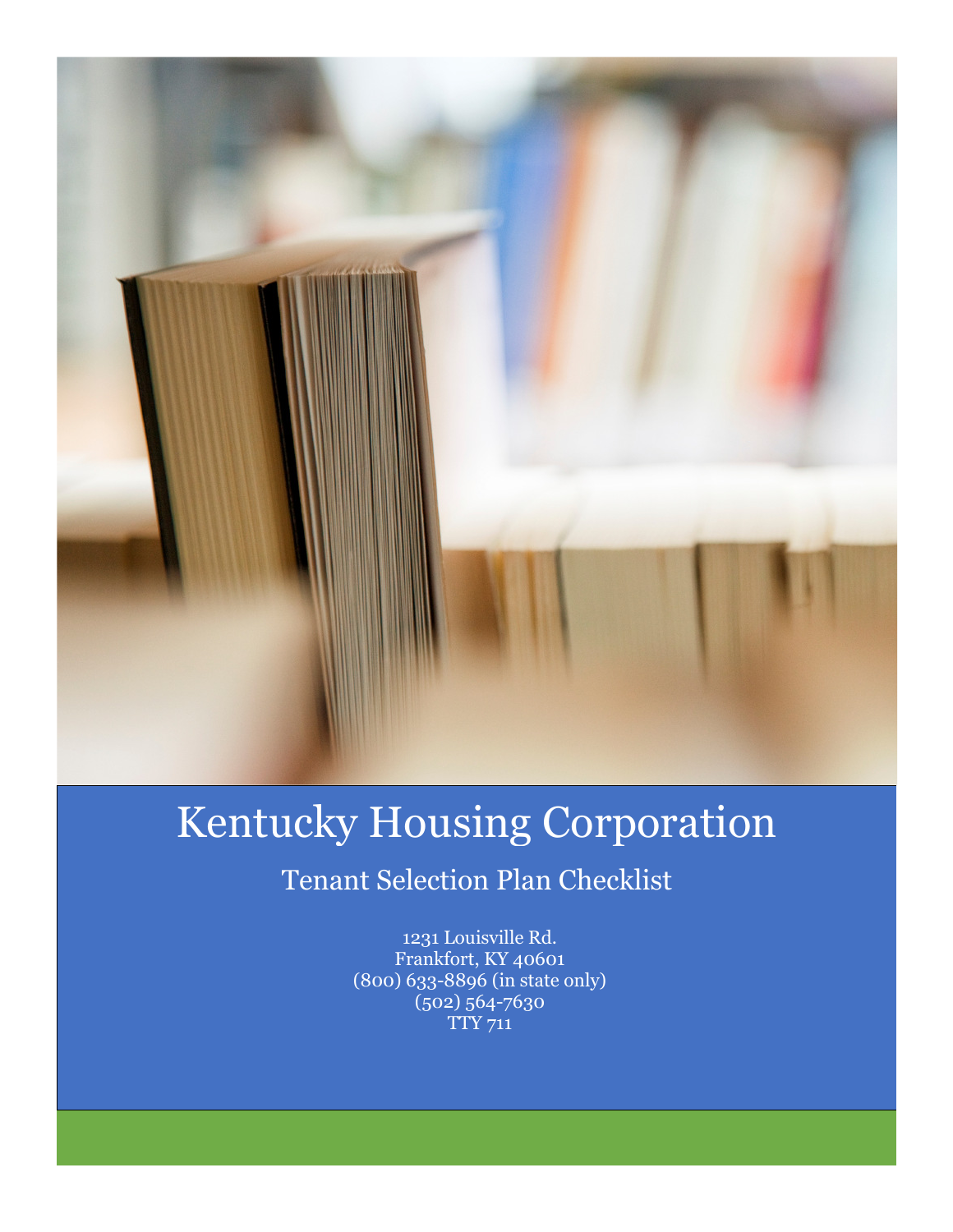### Table of Contents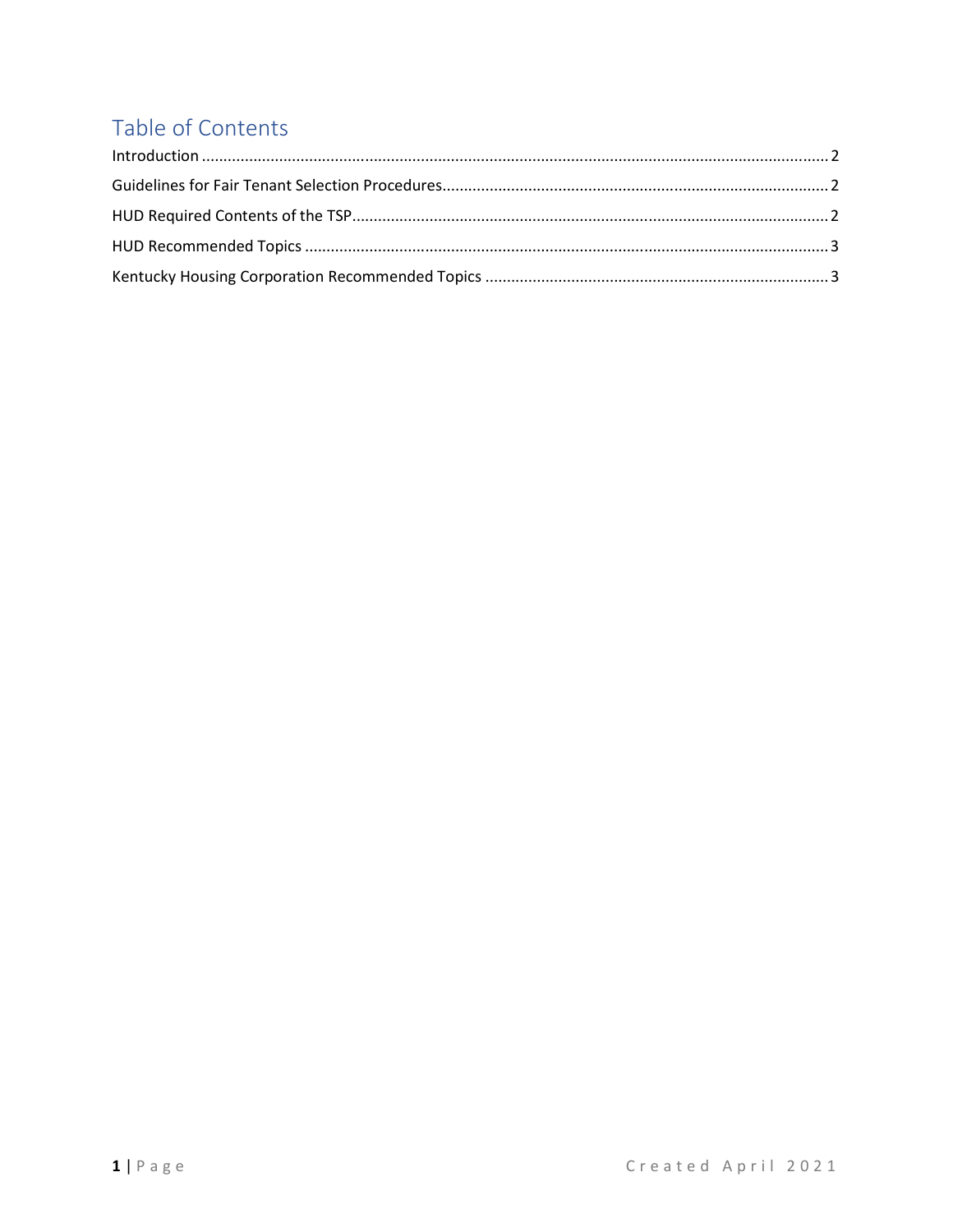#### Introduction

HUD 4350.3 Chapter 4 states owners must develop and make public written tenant selection policies and procedures that include descriptions of the eligibility requirements and income limits for admission. A clear intake process and applicant screening plan are essential to rental program operations. This criteria is more commonly known as the Tenant Selection Plan (TSP) or Tenant Selection Criteria. It is typically posted in a public area of the community, one that allows both applicants and residents to view at any time. Owners should review the TSP at least annually to ensure that they reflect current operating practices, priorities, and HUD requirements.

#### Guidelines for Fair Tenant Selection Procedures

- Tenant selection procedures should specify the criteria that will be used to select tenants.
	- $\circ$  Tenants should be selected based on *objective* criteria. These criteria should be related solely to program qualification and the tenant's ability to pay the rent and abide by the terms of the lease, such as household income, housing history, credit history, and/or lack of criminal record. Property owners/managers must apply selection criteria consistently to all applicants, in accordance with fair housing laws.
	- $\circ$  Tenant selection criteria should expressly prohibit bias in the selection process. This includes prohibiting discrimination and favoritism toward friends or relatives, or other situations in which there may be a conflict of interest.
	- $\circ$  Tenant selection criteria can give preference to persons with specific needs only when the project's written agreements state to do so.
- Tenant selection procedures must state that owners/managers will provide a written explanation of the grounds for rejection to all rejected applicants.

#### HUD Required Contents of the TSP

- 1. Project Eligibility Requirements
	- a. Project specific requirements
	- b. Citizenship/Immigration status requirements
	- c. Social Security Number (SSN) requirements\*
- 2. Income Limits
- 3. Procedures for taking applications and selecting from the waiting list
	- a. Taking applications
	- b. Preferences
	- c. Income-targeting
	- d. Applicant screening criteria
	- e. Procedures for rejecting ineligible applicants
- 4. Occupancy Standards
- 5. Unit transfer policies
- 6. Policies to comply with Section 504 of the Rehabilitation Act of 1973, The Fair Housing Act Amendments of 1988, and Title VI of the Civil Rights Act of 1964.
- 7. Policy for opening and closing the waiting list
- 8. Eligibility of students
- 9. Violence Against Women Act (VAWA) protections